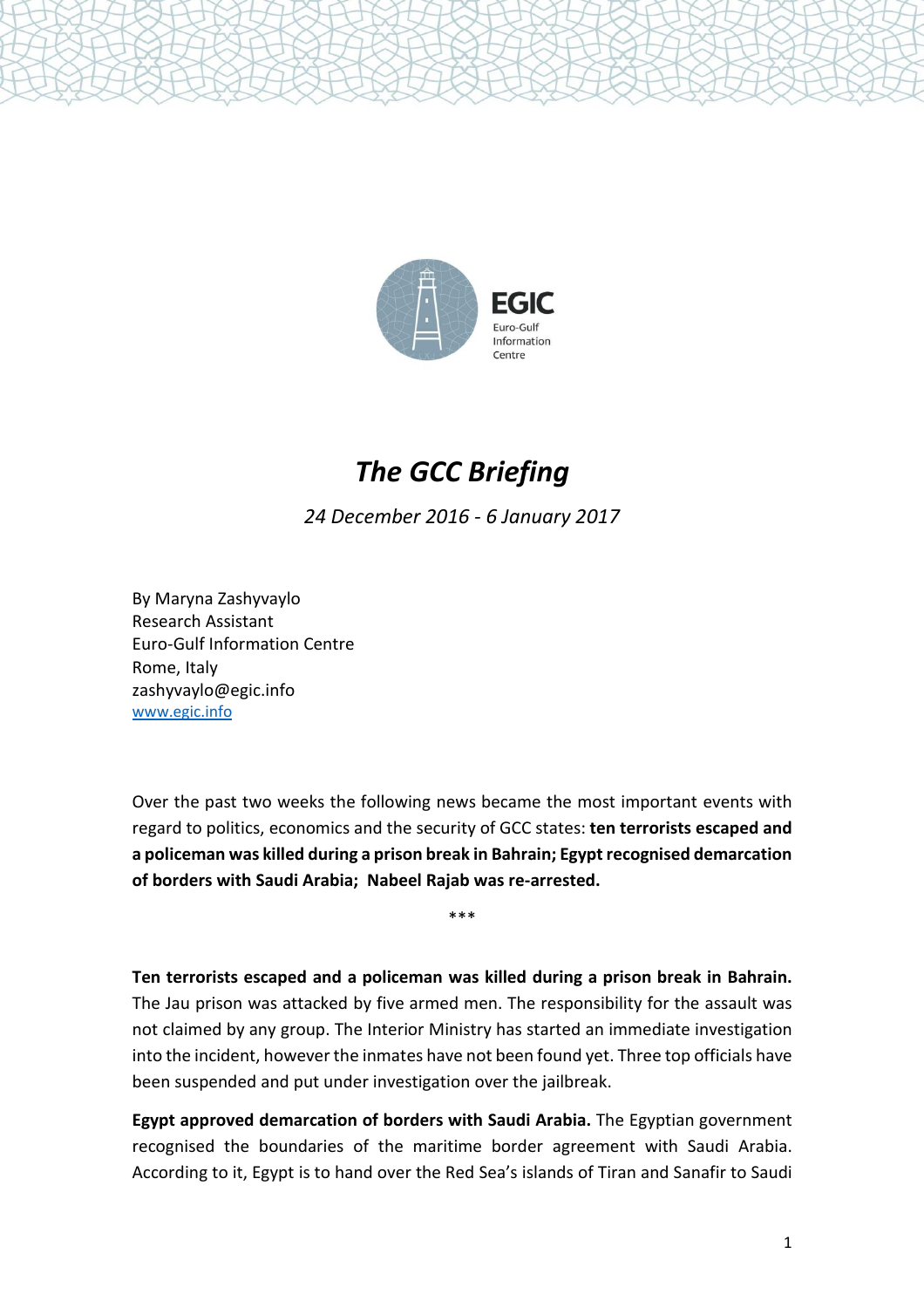Arabia. Although Egyptian lawyers filed a lawsuit against the transfer of the islands, Egypt's high court rejected an appeal and approved the transfer. The Egyptian security forces dispersed protests against the agreement.

**Saudi Arabia**

\*\*\*

**Politics: Four Guantanamo Bay detainees were released and arrived in Saudi Arabia.** The Yemeni prisoners were released from the US prison and transferred to Riyadh after Trump's call for a freeze on transfers was rejected by the White House. King Salman stated that they will remain in Saudi Arabia and fulfil a rehabilitation and deradicalisation programme. 55 other detainees are still held in the military detention centre in Cuba.

**Security: The arrested kidnappers of a Saudi judge earlier appeared on the list of wanted terrorists.** The three offenders were arrested for taking part in the kidnap of a Saudi judge a month ago. They are also suspected in involvement of terrorist attacks in the Qatif province and the eastern city of Dammam, including attacks on citizens and security personnel.

**Security: Saudi Arabia and Mauritania signed a military agreement.** The deal is meant to establish a new era of military cooperation between the two states through cooperation in various military and medical fields, military training and information and logistical exchanges between the parties.

**Society: A Humanitarian aid campaign for Syrians was conducted in Saudi Arabia.** King Salman launched the campaign to collect 100 million riyals. The donations exceeded expectations and reached 279 million riyals within three days. King Salman was one of those who donated his own money (20 million riyals to the campaign in order to help those suffering in Syria. The campaign is a part of the aid and humanitarian programmes offered to the Syrian refugees by Saudi Arabia.

**Economy & Security: Saudi Arabia is to raise military spending by 6.7% in 2017.** It plans to invest \$50.8 billion in defence. The reasons for it are the Kingdom's fighting in Yemen and competition for a regional influence with Iran.

\*\*\*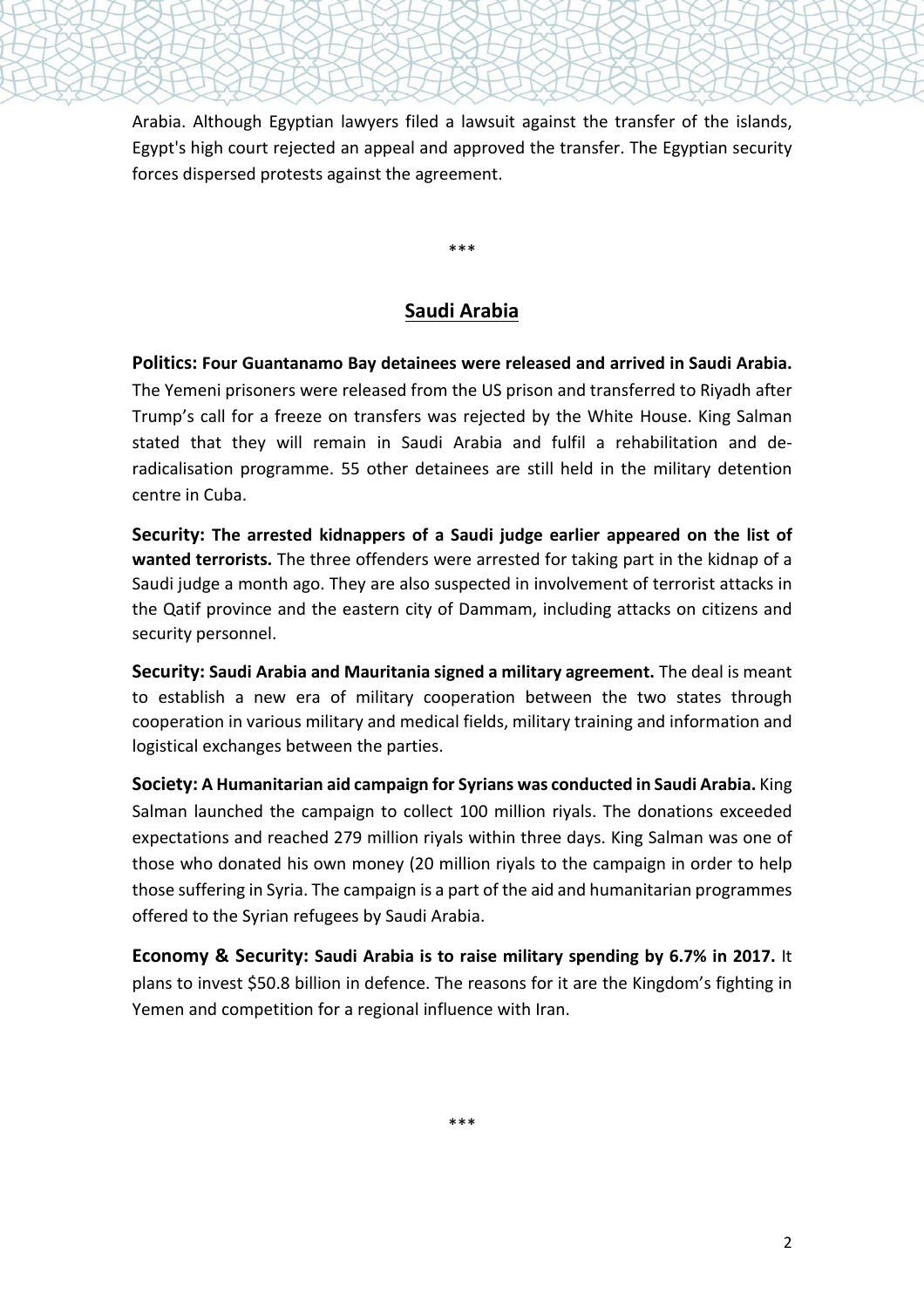#### **Bahrain**

**Economy: \$32 billion infrastructure projects are to drive the Kingdom's economic growth in 2017.** Bahrain's non-oil economy increased by 3% in 2016 and is estimated to increase by 2.4 % in 2017 asthe state carries on with its diversification efforts away from a reliance on oil revenues.

\*\*\*

#### **Kuwait**

**Politics: Kuwait and Iraq signed four new agreements.** They are planned to strengthen bilateral cooperation in such areas as security, industry, culture and air travel. The Foreign Minister of Kuwait emphasised the improvement of talks between the states and the importance of the previous 49 bilateral agreements.

**Politics: Kuwait and Egypt signed a legal and judicial cooperation agreement.** It includes civil and commercial issues, criminal and personal status issues, the transfer of convicts as well as judicial cooperation in such fields as exchange of information and mutual visits and seminars.

**Society: Kuwait carried out relief aid campaigns for the Syrian refugees.** In order to mitigate their suffering at harsh winter temperatures, Kuwait Red Crescent Society provided 20 trucks of food, blankets, fuel and winter clothes to refugee camps. Medical care is provided to the Syrians by ten medical teams. Another Kuwaiti charity organisation Al-Rahma International Society installed three water-filling and purification stations in refugee camps on Turkish-Syrian borders.

\*\*\*

## **Qatar**

**Economy: The growth of the Qatar's economy rose to 3.9% in 2016.** GDP shrank by 2.9%, as a result of the drop in global hydrocarbon prices. Overall, the economic growth in the state was considered to be stable in 2016.

**Security: Qatar is to upgrade its missile defence system.** Qatar as well as Saudi Arabia, the UAE and the USA will get PAC-3 and PAC-3 MSE interceptors, which defends against incoming threats: aircraft, tactical ballistic missiles and cruise missiles among others.